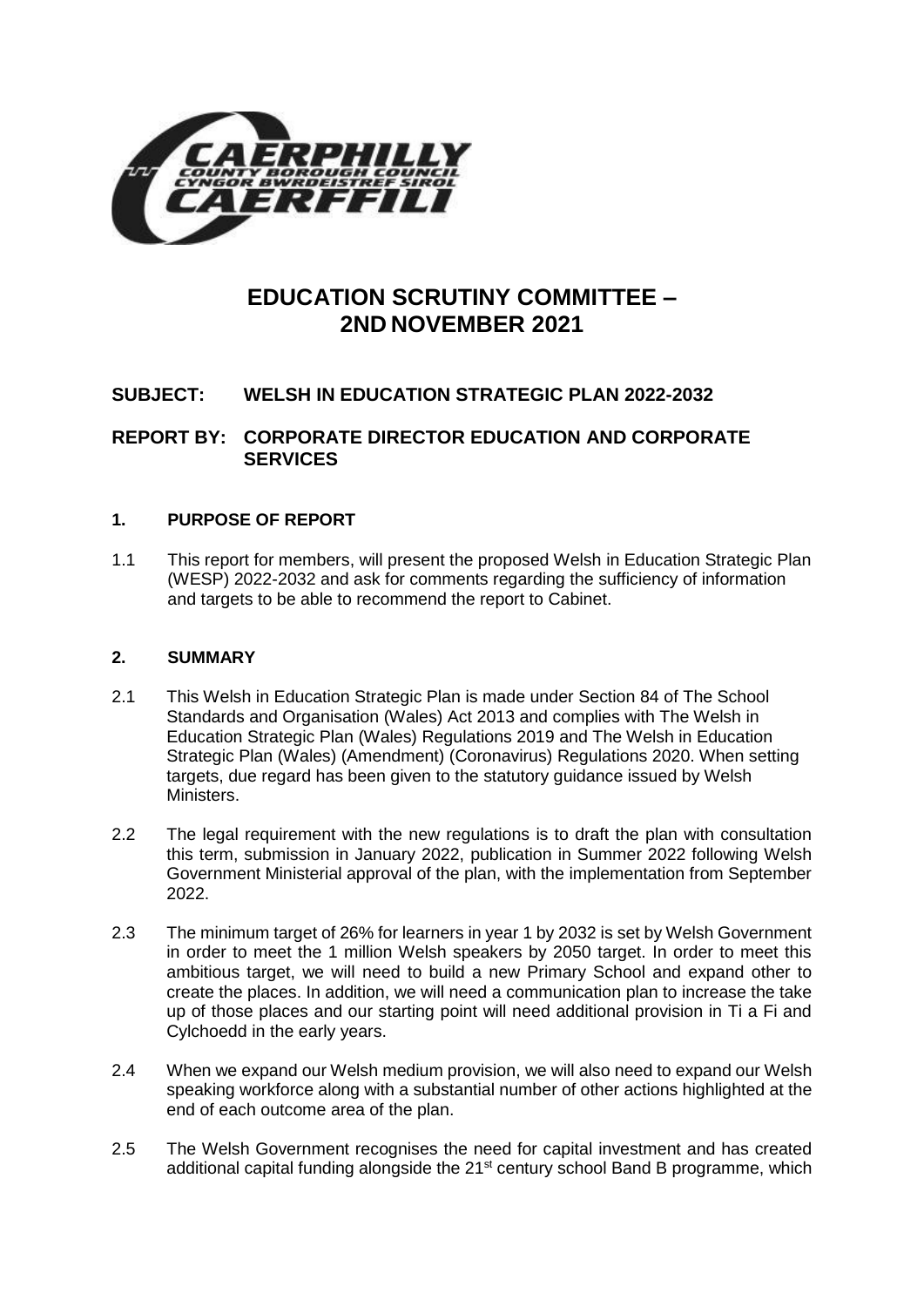we have worked with the 21<sup>st</sup> century schools planning team to develop robust capital bids. We will need careful planning within Education teams to support the transition for children and families to enable incremental transition over the coming 10 years and prevent a detrimental sudden unmanaged impact on English medium schools.

- 2.6 The Welsh Education Forum meets termly to monitor progress towards actions and has identified the need for an ongoing task group under the forum to drive forward and coordinate activities around communication and promotional work linking to the Welsh Language Strategy and forum. Part of this work will also include how we develop and promote latecomer immersion provision as well as increased Welsh speaking workforce.
- 2.7 The consultation is currently open and will be live until  $5<sup>th</sup>$  December 2021 when comments will be considered for the final Welsh in Education Strategic Plan to be taken to Cabinet on 8<sup>th</sup> December 2021 ready for submission to Welsh Government January 2022.

# **3. RECOMMENDATIONS**

3.1 Members are asked to receive the Welsh in Education Strategic Plan as part of the consultation process and comment regarding sufficiency of information and targets to achieve the outcome areas and meet our minimum 26% target in year 1 cohort by 2032.

# **4. REASONS FOR THE RECOMMENDATIONS**

4.1 Compliance with The Welsh in Education Strategic Plan (Wales) Regulations 2019 and The Welsh in Education Strategic Plan (Wales) (Amendment) (Coronavirus) Regulations 2020.

# **5. THE REPORT**

- 5.1 This Welsh in Education Strategic Plan is made under Section 84 of The School Standards and Organisation (Wales) Act 2013 and complies with The Welsh in Education Strategic Plan (Wales) Regulations 2019 and The Welsh in Education Strategic Plan (Wales) (Amendment) (Coronavirus) Regulations 2020. When setting targets, due regard has been given to the statutory guidance issued by Welsh Ministers.
- 5.2 This plan outlines how we intend to work with the Welsh Government and a wide range of stakeholders to work towards delivering the Cymraeg 2050 ambition of 1 million Welsh speakers as well as the Programme for Government 2021-2026. The funding will support our aspirations for the Wellbeing of Future Generations Act for a vibrant culture and thriving Welsh language regardless of your socio demographic context. This plan is intrinsically linked to delivering our integrated targets, using the sustainable development principles, across the Caerphilly county borough including Childcare Sufficiency Assessment plan 2022-2027, the Welsh Language Strategy 2022-2027 and our Caerphilly Corporate Plan 2018-2023 especially Objective 1 Improve Education Opportunities for All and the Strategic Equality Plan 2020-2024 Objective 5 – Welsh Language. The plan demonstrates an importance of improving standards and enabling positive transition throughout education to positive education, training, and employment opportunities, as well as strong connections to A More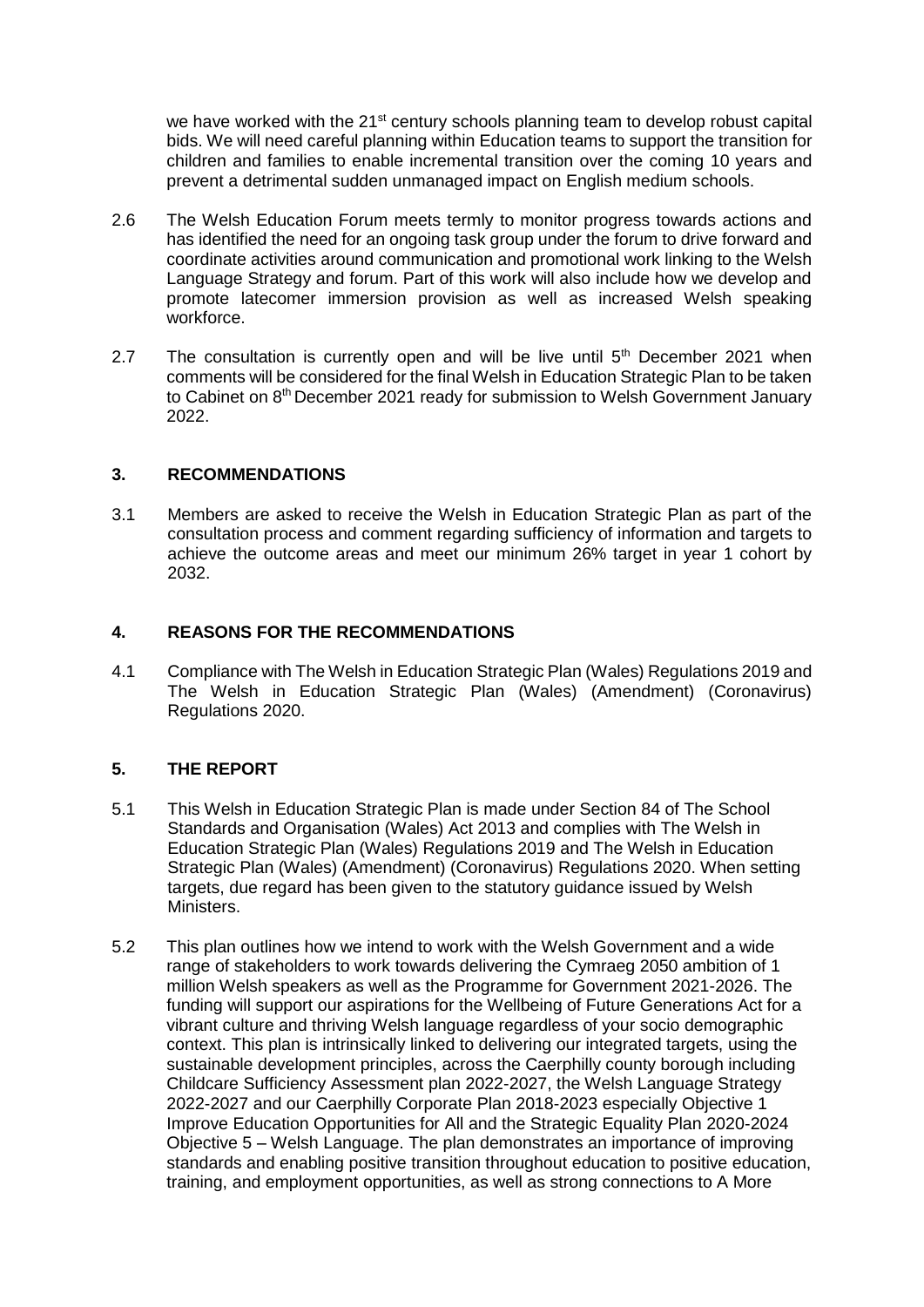Equal Caerphilly, A More Prosperous Caerphilly as well as A Caerphilly of Vibrant Culture and Thriving Welsh Language.

- 5.3 It is clearly understood that to increase the number of children accessing Welsh medium education provision we need to focus on increasing opportunities for children and their families in the early years. Increasing the number of places in childcare and nursery education with a follow through to allow 100% transition throughout Welsh medium education will increase the numbers of Welsh speakers leaving school and entering employment, education, and training opportunities. There is a high demand across all roles in the workforce for Welsh speakers, so it is critical to increase the number of young people leaving school who speak Welsh as well as increasing the opportunities for adult learners.
- 5.4 Our 10year target over the lifespan of this plan is to increase the places in year 1 to between 26% (520) and 30% (600) of children in Welsh medium education by 2030/31. The Welsh Government guidance document, outlines the methodology in calculating the target, shows that in 2019/20 our percentage was 17.9% (we are in group 3). The other local authorities in Gwent are in group 4. This is a challenging target and needs to be considered across all aspects of our Welsh in Education Strategic Plan.
- 5.5 Our current position is based on actual places in reception in 2020 and includes ongoing estimates for places available and being created through our current capital development programme. In 2020 there were 421 Welsh language places available which will increase to 466 places available in year 1 by 2031 through our current expansion capital programme. However, the current year 1 cohort actual take up is 366 Welsh language places, which is lower than those available. Based on current estimates for birth rate and applications the number in year 1 in 2031 the number is predicted to be 411. There is a clear need to develop a minimum additional 54 year 1 places which is likely to require a new Primary School and expansion of existing provision to achieve 26% (520) children in Welsh medium education in year 1 by 2032. Previously we have based our development on the parental demand survey which showed a demand of approx. 18% but we are moving towards setting a more stretching target of 26% by 2032 to direct future developments.
- 5.6 The analysis of the places in the borough show there are particular areas requiring development. The movement of Ysgol Cwm Gwyddon to Cwmcarn is anticipated to serve their catchment area more effectively from the more central location in the valley. The location should improve transition rates although it will possibly need development of Ti a Fi and Cylch in the north and south of the valley to serve the school's potential expansion. The site is also big enough to support the development of secondary provision in the future if needed. A pinch point for places in the Caerphilly basin area has been overcome initially by the expansion of Y Castell and YGG Caerffili but continues to necessitate the development of a Welsh medium primary in the Bedwas Machen area in line with the 21<sup>st</sup> century schools band B programme. Analysis of our school housing stock would show the need for development in Ysgol Trelyn and Ysgol y Lawnt to move towards 21<sup>st</sup> century schools in the areas alongside childcare provision. With all expansion or capital developments, we will consider how we can also develop childcare on site for 2- 11year olds to improve transition and support our families who need the provision.
- 5.7 The actions within this Welsh in Education Strategic Plan fit with our strategic aims in the Caerphilly 5year Welsh Language Strategy:
	- 1. Increase the number of families where the Welsh language is spoken with children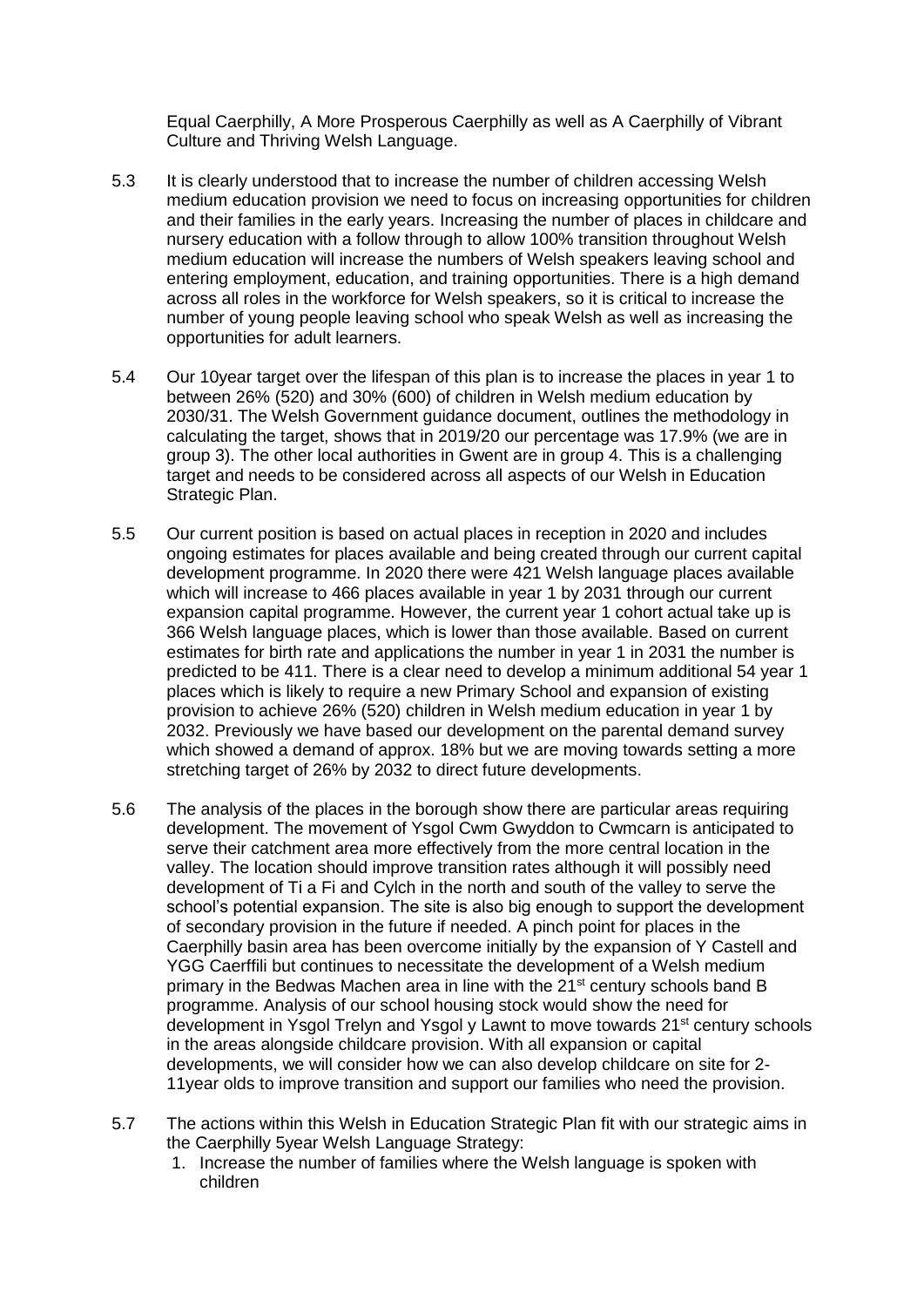- 2. Increase the use of Welsh among children and young people, increase their awareness of the value of the Welsh language, and ensure better access to social activities and events through the medium of Welsh
- 3. Support community groups and help them to increase the use of Welsh within their localities.
- 4. Promote and improve availability of Welsh-medium services in the borough
- 5.8 There are seven outcome areas which each have specific requirements under the regulations and subsequent guidance met through the detailed information in each section and the high level 10year targets.

Outcome 1: More nursery children / 3year olds receive their education through the medium of Welsh

Outcome 2: More reception class children / 5year olds receive their education through the medium of Welsh

Outcome 3: More children continue to improve their Welsh language skills when transferring from one stage of their statutory education to another

Outcome 4: More learners study for their assessed qualifications in Welsh (as a subject) and subjects through the medium of Welsh

Outcome 5: More opportunities for learners to use Welsh in different contexts in school

Outcome 6: An increase in Welsh medium education provision for learners with additional learning needs (in accordance with the duties determined by the ALN Act) Outcome 7: Increase the number of teaching staff to be able to teach Welsh (as a subject) and teach through the medium of Welsh.

#### 5.9 **Conclusion**

The Welsh in Education Strategic Plan 2022-2032 has updated information regarding the current position in each outcome area and has identified high level actions in order to meet the minimum 26% of the year 1 cohort taught through the medium of Welsh target by 2032.

The consultation period has opened and is being circulated to all required consultees as well as being available to the public via our council website.

#### **6. ASSUMPTIONS**

6.1 There are no specific assumptions.

# **7. SUMMARY OF INTEGRATED IMPACT ASSESSMENT**

The Integrated Impact Assessment has been completed (Appendix 3). The Welsh in Education Strategic Plan stimulates demand for Welsh medium provision and Welsh language Education to enable positive engagement across all communities with the Welsh language. There are substantive positive impacts for the Welsh in Education Strategic Plan including promoting and supporting development of the Welsh language across communities through Welsh medium schools and Further Education as well wider community support for parents to develop their Welsh language skills. There are substantive links to the equalities, 21<sup>st</sup> Century Schools and CCBC Welsh Language strategies as well as the Welsh Governments strategy for 1 million Welsh speakers by 2050. The Welsh in Education Strategic Plan 2022-2032 has updated information regarding the current position in each outcome area and has identified